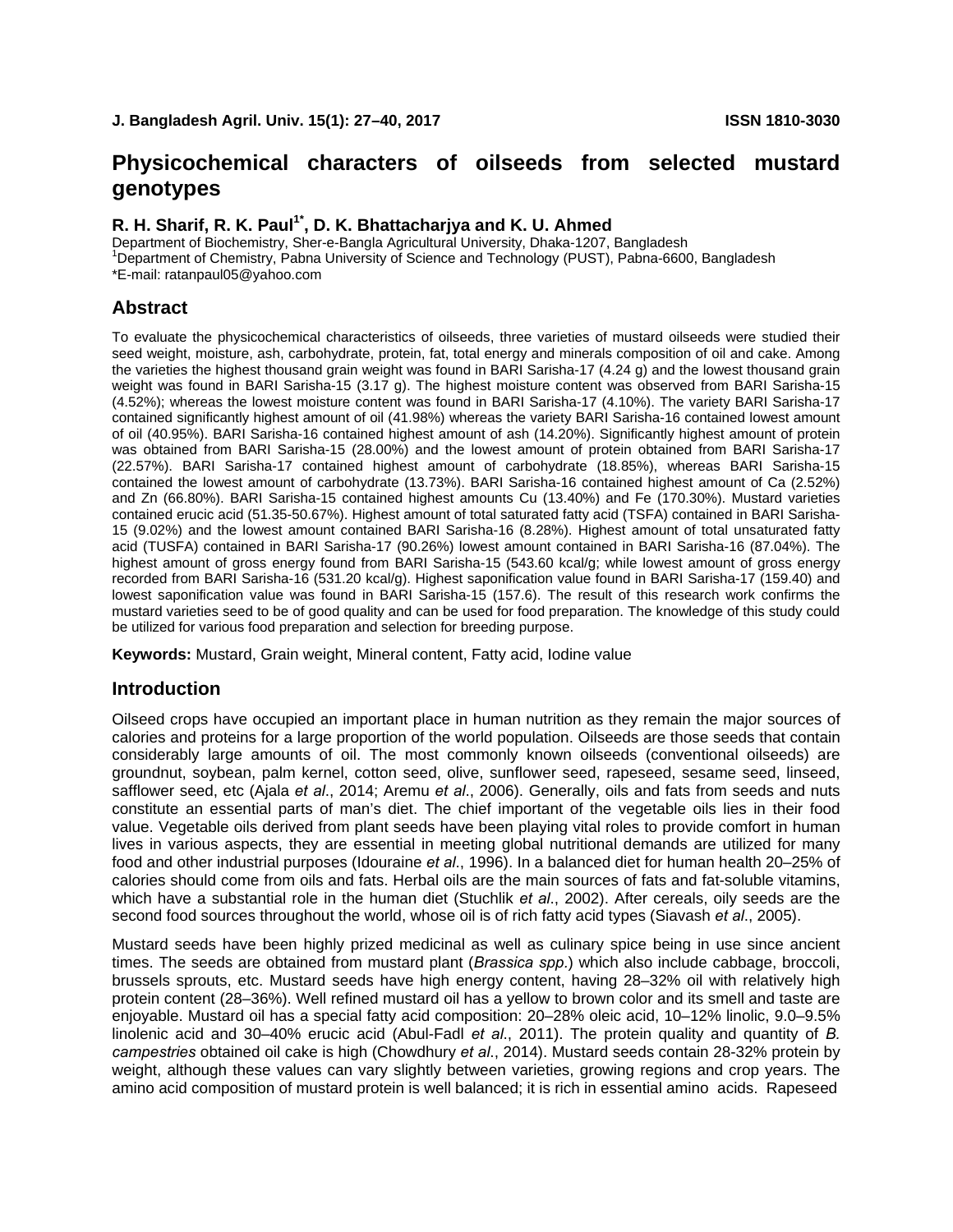and mustard contain relatively lower amount carbohydrate. It consists mainly glucose, sucrose and fructose crude fiber, dry mustard seeds contained 20–23% carbohydrate. Mustards seed are rich source of many health benefiting minerals such as calcium, manganese, copper, iron, selenium, and zinc (Sarwar *et al*., 2009). Mustard seeds act as a laxative, stimulant to gastric mucosa and increase intestinal secretion (Sarwar *et al*., 2009; Sarwar *et al*., 2004). These crops, including rape *(B. campestris L., and B. napus L.*) and mustard (*B. juncea*) are the third major source of edible vegetable oils in the world, after soybean and oily palm. The residue left after oil extraction (i.e., oil cake or meal) being rich in protein can be used as livestock feed (Durrani *et al*., 1990).

Oilseed is critically needed in many developing countries where protein-energy malnutrition remains a major health hazard, especially among children. The protein quantity and quality, caloric value, and overall nutrient content of oilseeds are quite good. Some oil seed cultivars *viz*. BARI Sarisha-15, BARI Sarisha-16, BARI Sarisha-17, is widely cultivated throughout the country. If the nutritional status of oil seed is known, their consumption and multipurpose uses will be increased. The characteristics of oils from different sources depend mainly on their compositions and no oil from a single source can be suitable for all purposes, thus the study of their constituents is important. Hence the physicochemical properties of these popular selected varieties was undertaken to ensure their nutritional status. The main purpose of our present study is to determine the oil content, protein, carbohydrate and minerals content of different genotypes groundnut seed.

## **Material and Methods**

#### **Materials and Measurement**

The experiment was carried out at the Biochemistry laboratory of the Department of Biochemistry, Sher-e-Bangla Agricultural University, Dhaka, Bangladesh and Post Harvest Technology Division BARI Joydebpur, Gazipur, Bangladesh. Three varieties of mustard *(Brassica spp.*) namely BARI Sarisha-15 (grain properties is yellow in color, oval in shape and small in size), BARI Sarisha-16 (grain properties is brownish in color and round in shape and large size), BARI Sarisha-17 (grain properties is brownish in color, round in shape and large size) were collected from the Oilseeds Research Centre of BARI, Gazipur, Bangladesh. Seed were cleaned sun dried and stored into plastic container in a cool place until used for the chemical analysis. The nutritive value of a food-grain is indicated by its composition shown by chemical analysis. The degree to which the chemical analysis indicates the nutritive value is dependent on the constituents determined. All the chemicals used were collected from Merck (Germany), Wako Pure Chemicals Industries Ltd. and JHD (China). These chemicals were used analytical and spectroscopic grade without further purification.

#### **Determination of Physical Properties of Mustard Varieties**

**Determination of grain weight:** Grain weight was determined by randomly selecting thousand seed sample weighted by electric balance (KEY: JY-2003; China).

**Determination of moisture:** Moisture content of mustard sample was determined by a thermostat controlled oven. Empty aluminum moisture dish was weighted  $(W<sub>1</sub>)$  and 2.5 g sample was taken in a moisture dish and weighted (W2). The sample was spread evenly and placed without lid in oven and dried samples overnight at 100 °C temperature. The dishes were transferred to desiccators to cool. Aluminum dish was weighed after cooling  $(W_3)$ . The percentage of the moisture was then calculated by the following formula.

$$
\% \text{Moisture} = \frac{W_2 - W_3}{W_2 - W_1} \times 100
$$

**Determination of ash:** The sample is ignited at 600 °C by muffle furnace (Nebertherm: Mod-L9/11/c6; Germany) to burn off all organic material. The inorganic material which does not volatilize at that temperature is called ash. The temperature of the muffle furnace was fixed to 600 °C and crucible was heated for 1h and transferred into desiccators; cooled them to room temperature and weighted  $(W_1)$ .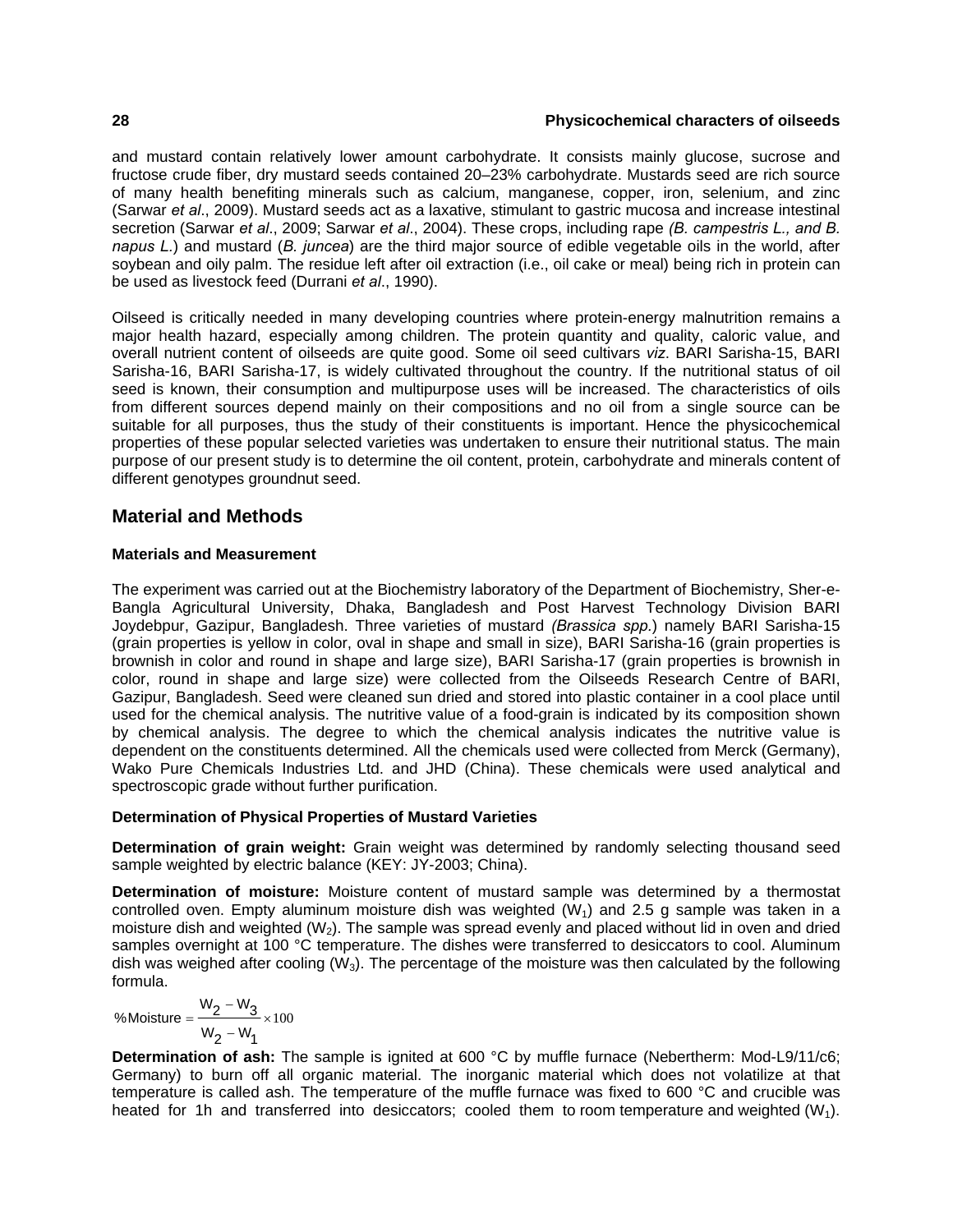About 2 g sample was put into the crucible weighted  $(W<sub>2</sub>)$ . The sample was burned in a muffle furnace at 600 °C for about 2 h. The crucibles were transferred into the desiccators and cooled them to room temperature and weighted  $(W_3)$ . It was done immediately to prevent moisture absorption. The incineration repeated until constant weight was obtained. The percentage of the ash was then calculated by the following formula (Ranganna *et al.*, 1986).

| % Ash = $\frac{(W_3 - W_1)}{W_3}$ × 100 | $W_3 - W_1$ = Weight of the ash obtained |
|-----------------------------------------|------------------------------------------|
| $(W_2 - W_1)$                           | $W_2 - W_1$ = Weight of the sample taken |

#### **Determination of Chemical Constant of Mustard Varieties**

**Estimation of fatty acid composition**: Fatty acid composition was determined by gas-liquid chromatographic method (Uppstrom *et al.*, 1978). About 12 mg of oil or equivalent amount of oil seeds was taken (seed was crushed in an oil paper and then transferred into a test tube). The sample was extracted and transesterified at the same time with 5 ml ethylated reagent (petroleum ether/0.02M sodium hydroxide in ethanol (2/3) and shake. The samples were kept for overnight at room temperature. 10 ml salt solution (80 g NaCl and 3 g sodium hydrogen sulphate in 1 liter water) was added and shake. As soon as the two layers were separated, the benzene phase was transferred to small test tubes. A Philips PU 4500 chromatograph instrument was used with flame ionization detector (FID). A glass column (1.5m x 4mm) was packed with BDS. With this column the injection post, column and detector temperature was set at 220 °C, 185 °C and 240 °C, respectively. Nitrogen flow (used as career gas) rate was 22 ml/min, the injection volume was 2 µl. Peak areas were measured with an electronic digital integrator (Shinadzu C-R6A chromatopac).

**Saponification value:** At first, 2 g fat was taken in 250 ml round bottom flask and 25 ml, 0.5 N alcoholic potassium hydroxide solution added in same flask. The flask was fitted with a long air condenser and heated solution at reflux temperature about 30 minutes. Finally, the flask was cooled and added 1 ml of 1% phenolphthalein solution and titrate the excess of the alkali against standard 0.5 N HCl acid. At the same time and under similar conditions carry out a blank titration without fat (25 ml, 0.5 N same alcoholic KOH solution was taken in another round bottom flask and heated in a similar way and titrated, against 0.5 N acid). 1 ml of 0.5 N HCl acid was equivalent to 0.02805 g of KOH.

100 Wt.of substanceing Saponification value =  $\frac{(b - a) \times 0.02805 \times 1000}{x}$ 

Where,  $a = mL$  of 0.5 N acid required in sample solution titration  $b = mL$  of 0.5 N acid required in blank solution titration

**Iodine value:** 5 g of oil or fat was taken into 200 ml a glass stoppard bottle. 5 ml of CCl<sub>4</sub> was added to dissolve this oil after 25 ml of Wij's solution was added and to allow it at least 1 hour in a dark place. Then 5 ml of 10% potassium iodide solution and 50 ml water were added to each bottle and titrated against 0.1 N Na<sub>2</sub>S<sub>2</sub>O<sub>3</sub> solution using starch solution as the indicator, near the end point of titration the color of solution becomes pale yellow. Blue color disappears which indicates the end point. At the same time and under similar conditions carry out a blank titration without oil or fat.

 $\frac{188}{1000}$  × 10.0127 × (v<sub>1</sub> – v<sub>2</sub>)  $Iodine value = \frac{100}{Wt_0f_0} \times 10.0127 \times (v_1 - v_2)$ 

Where,  $a = mL$  of 0.1 N  $Na<sub>2</sub>S<sub>2</sub>O<sub>3</sub>$  used in blank titration  $b = mL$  of 0.1 N Na<sub>2</sub>S<sub>2</sub>O<sub>3</sub> used in the case of oil titration

**Estimation of carbohydrate:** Total carbohydrate estimation method was described by Raghuramulu *et al*., 2003. The content of the available carbohydrate was determined by the following equation:

Carbohydrate = 100–[(Moisture + Protein + Ash + Oil/Fats) g/100 g]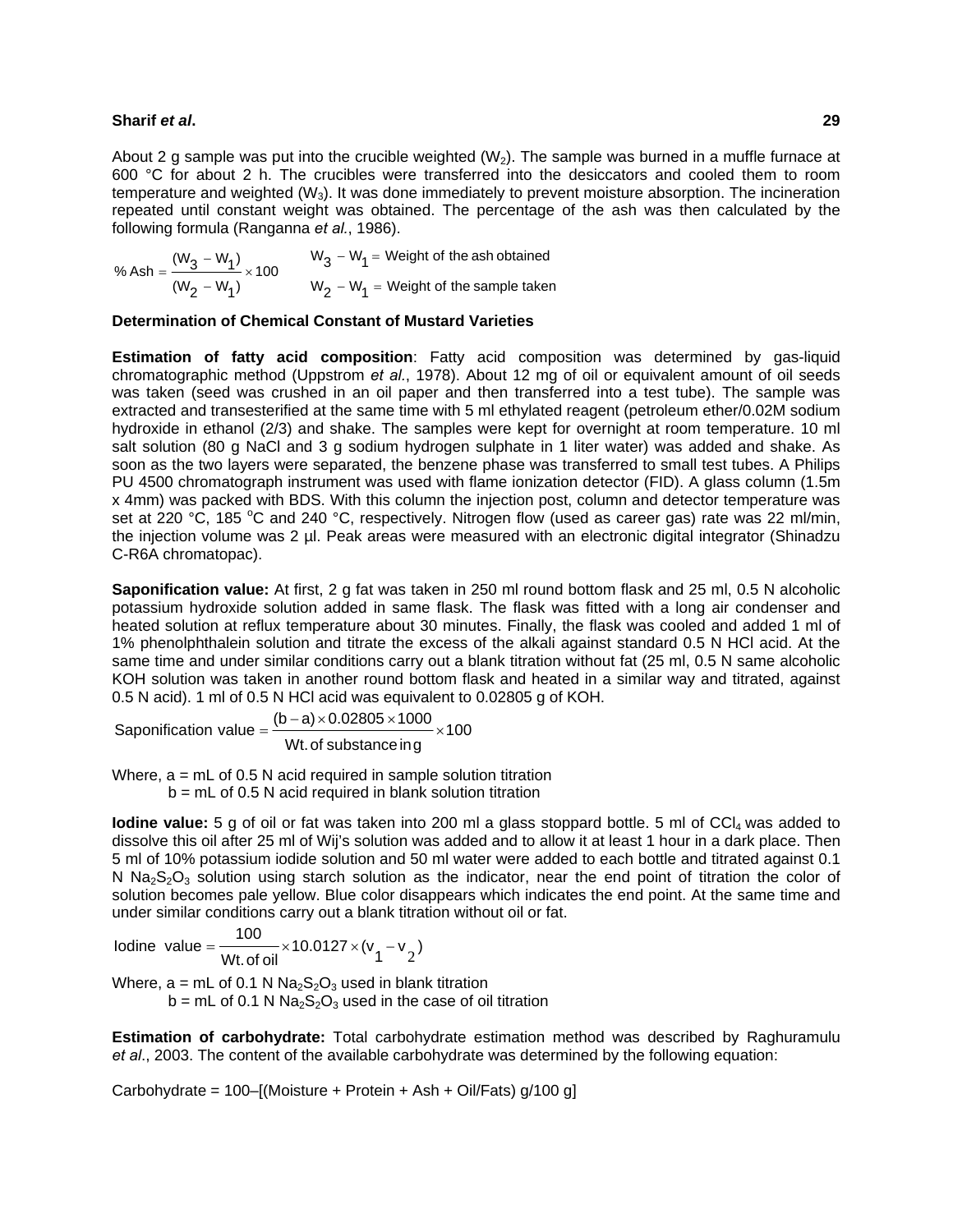## **Chemical analyses**

**Estimation of oils/fats:** The oil content was determined by the ether soluble extract method. Dried sample was weighed out into an extraction thimble. Weight of thimble and sample were recorded in laboratory book. The thimble was placed into the soxhlet. 100 ml ethyl ether was added to the soxhlet flask then it was connected to holder and condenser. Soxhlet flask was placed on hot plate and distilled at low temperature for 20 hours. After extraction it was turned off and allowed to cool. When distillation was ceased, the extraction thimble was removed and allowed to air dry for 40 minutes the thimble was weighed out. The fat determined by the above procedure contains usual lipids including waxes pigments, certain gums and resins (Thiex *et al*., 2003). A better name for these constituents would be "ether soluble extract."

% Crude fats/oil (on a dry weight basis) =

Wt. of thimble & sample before extraction – Wt. of thimble & sample after  $\times$  100

Weitht of sample before extraction

**Estimation of total protein content by microkjeldhal method:** The protein content of food stuff is obtained by estimating the nitrogen content of the material and multiplying the nitrogen value by 5.5 (according to the fact that nitrogen constitutes on average 18% of a protein molecule). The estimation of nitrogen is done by Kjeldhal method (AOAC, 2010) which depends upon the fact that organic nitrogen when digested at 380 °C temperature with sulphuric acid in the presence of catalyst selenium oxide, mercury or copper sulfate is converted into ammonium sulphate (AOAC, 2010). Ammonia liberated by making the solution alkaline is distilled into a known volume of a standard acid which is then back titrated. A known quantity of the finely ground sample (100 mg) weighted out in an Mkj digestion flask. About 2 g digestion mixture (100 g of  $K_2SO_4$  was thoroughly mixed with 20 g of CuSO<sub>4</sub>.5H<sub>2</sub>O and 2.5 g selenium dioxide was added with it) was added with it 2 ml of concentrated sulphuric acid was dispensed into the flask. Then it was digested for about 2 hrs at 380 °C temperature in Mkj digestion set and was cooled the clear digest. The digest was dissolved in minimum amount of distilled water and carefully transferred to an Mkj distillation set 60%, 10 ml of NaOH solution was added and distilled it. The distillate was collected for 5 min into 4%, 5 ml boric acid containing 2 drops of mixed indicator (methyl red and bromocresol green) in a 50 ml conical flask, till the color of solution was changed. The distillate was titrated against a standard 0.02 N HCl acid and noted the titer value (TV).

 $N\% = \frac{(14.007)\times(Normality of the Acid, 0.02)\times(Titer volume)}{N\%} \times 100$ 

Weight of sample (mg)

Where, 14.007 is the equivalent weight of nitrogen

Nitrogen % is converted into protein by multiplying with a factor 5.5 for cereals and pulses.

Crude protein (%) = %  $N \times 5.5$ 

#### **Estimation of minerals**

Mineral content was determined using absorption spectrophotometer.

**Reagent for Ca and Mg determination:** 1% lanthanum solution: 59 g of lanthanum oxide (La<sub>2</sub>O<sub>3</sub>) were added with about 50 ml of water. Slowly and cautiously, 250 ml concentrated HCl was added to dissolve the  $La<sub>2</sub>O<sub>3</sub>$ . It was made to 5 liters with water.

**Preparation of standards solution:** For convenience the Cu, Fe and Zn were prepared together in water. The high concentration for these elements was as follows: 2 µg Cu/ml, 10 µg Fe/ml, 4 µg and 2 µg Zn/ml. Ca and Mg were prepared in the same solution with high concentrations as follows; 100 µg Ca/ml, 40 µg Mg/ml.

**Digestion solution:** Nitric-perchloric solution. Concentrated perchloric acid (100 ml) was added to 500 ml concentrated HNO<sub>3</sub> to prepare nitric-perchloric solution.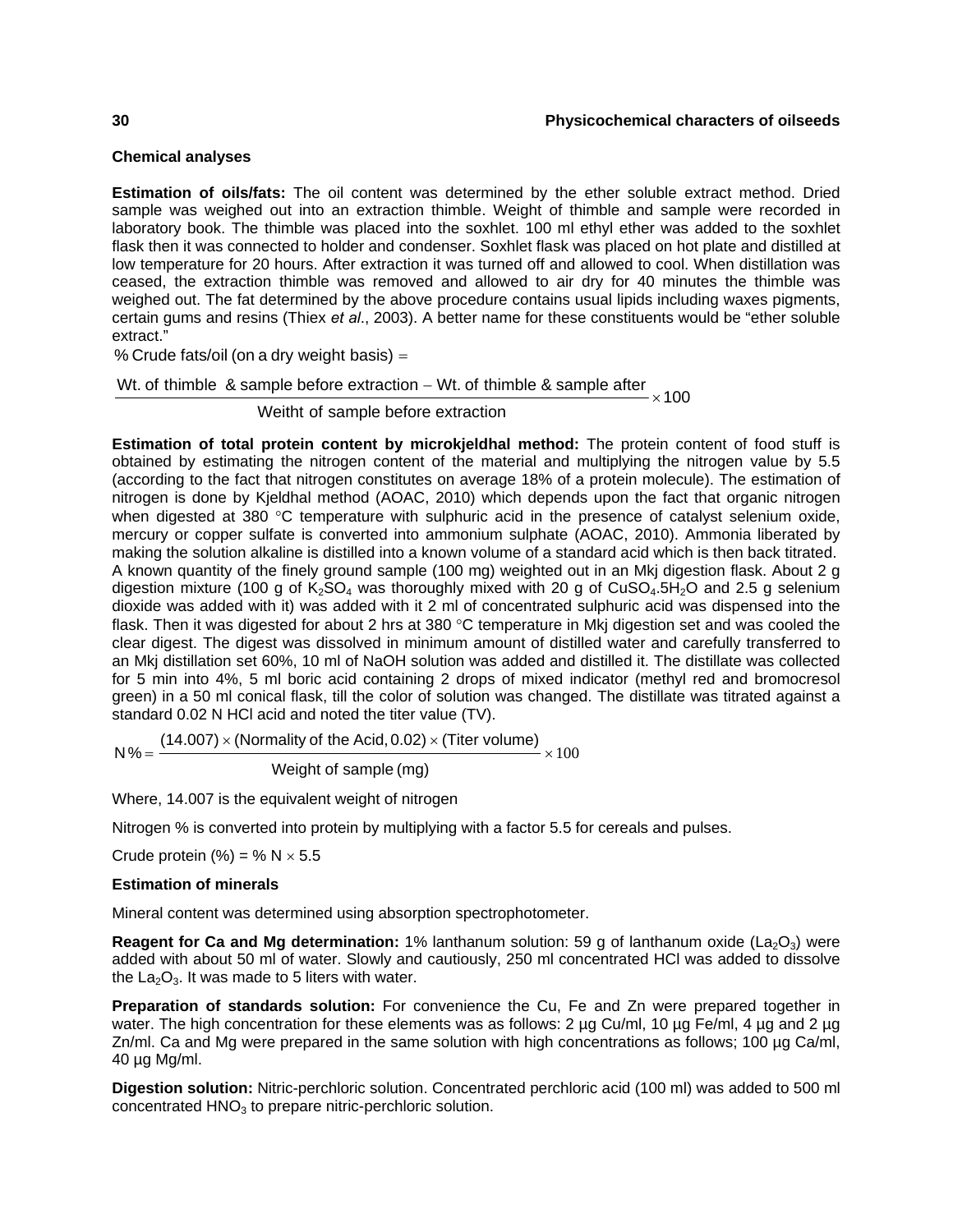#### **Digestion of oilseed cake for determination of Ca, Mg, Fe and Zn**

**Digestion procedure:** Weighted 500 g dry seed sample and put into a 50 ml boiling flask. 5 ml of nitricperchloric solution was allowed on cool hot plate and turned temperature to 375°C. It was allowed to digest for 1 hour and 30 minutes. The flask was removed from digestion chamber and was cooled and 15 ml water was added. The flask was agitated and heated to dissolve the ash and filter.

**Analytical procedure:** By using a combination diluter-dispenser, 1 ml aliquot was taken from filtrate and 19 ml water (dilution 1) was added. The other dilutions were made in the following order. For P, K and Na determination, 1 ml aliquot from dilution 1, 9 ml of water and 10 ml of color reagent were mixed together. It was allowed to stand about 20 minutes and reading was taken of spectrophotometer at 680 nm. For Ca and Mg determination, 1 ml aliquot from dilution 1, 9 ml of water and 10 ml of 1% lanthanum solution were mixed together. It was analyzed by absorption spectrophotometer. For Fe, Mn and Zn determination, the original filtrate was used to analyze these elements by absorption spectrophotometer.

#### **Estimation of energy**

The chemical energy content of food ingredients is usually expressed in terms of heat units (since all forms of energy are convertible into heat energy). The gross food energy was estimated by multiplying the crude protein, crude fat and total carbohydrate by at water factors 4, 9 and 4 respectively (Onimawo *et al*., 1998; Osborne *et al*., 1998).

#### **Statistical analysis**

The recorded data for each character from the experiments was analyzed statistically find out the variation resulting from experimental treatments using MSTAT package program. The mean for all the treatments were calculated and analysis of variance of characters under the study was performed by F variance test. The mean differences were evaluated by least significance difference test.

### **Results and Discussion**

Three varieties of mustard seed were collected for the determination of physical and chemical characteristics.

#### **Physical characteristics of mustard varieties**

**Grain weight:** Seed weights were determined at 13% moisture level. Seed weight varied with their size and shape (Table 1). BARI Sarisha-17 seed size is higher than the other two varieties mustard. Among different mustard varieties highest thousand grain weight was found in BARI Sarisha-17 (4.24 g), followed by BARI Sarisha-16 (3.620 g) and BARI Sarisha-15 (3.17 g). Our studies mustard seed grain weight are consistent with the results reported by Chowdhury *et al*., (2014) Banga *et al*., (2013), Siddiqui *et al*., (2004), Andarhennadi *et al*., (1991), Biswas (1989), Chowdhury *et al*., (1987) and Kaul *et al*., (1986). Banga *et al*., (2013) and Siddiqui *et al*., (2004) found that the highest amount of 1000 seed weight were 5.15 g and 3.95 g, respectively. Our studies mustard seed grain weight values are higher than the reported value of Mandal *et al.*, (2002); who found that thousand seed weight varies from 2.50–2.65 g.

**Moisture:** The moisture content of different released varieties of mustard was ranged from 4.10% to 4.52% (Table 1). The results of the moisture content were significantly lower than Sarker *et al.,* (2015), Mahmud *et al.,* (2012), BARI annual report (1987-88). According to Sarker *et al.,* (2015) moisture content of mustard cakes were 9.20  $\pm$  0.5%; and the moisture content 8.3  $\pm$  0.2% reported in literature by Mahmud *et al*., (2012).

| Table 1. Weight of 1000 seeds and moisture of different varieties of mustard oilseed varieties |  |
|------------------------------------------------------------------------------------------------|--|
|------------------------------------------------------------------------------------------------|--|

| Name of the Varieties<br>(Treatments) | Weight of 1000 Seeds (at 13% Moisture Level) (g) | Moisture (%)      |
|---------------------------------------|--------------------------------------------------|-------------------|
| BARI Sarisha-15                       | 3.17                                             | 4.52 a            |
| BARI Sarisha-16                       | 3.62                                             | 4.20 <sub>b</sub> |
| <b>BARI Sarisha-17</b>                | 4.24                                             | 4.10 <sub>b</sub> |
| $LSD_{(0.05)}$                        | 2.627                                            | 0.3285            |
| CV (%)                                | 1.33%                                            | 3.36%             |

Figure in a column followed by a common letter do not differ significantly at 5% level by DMRT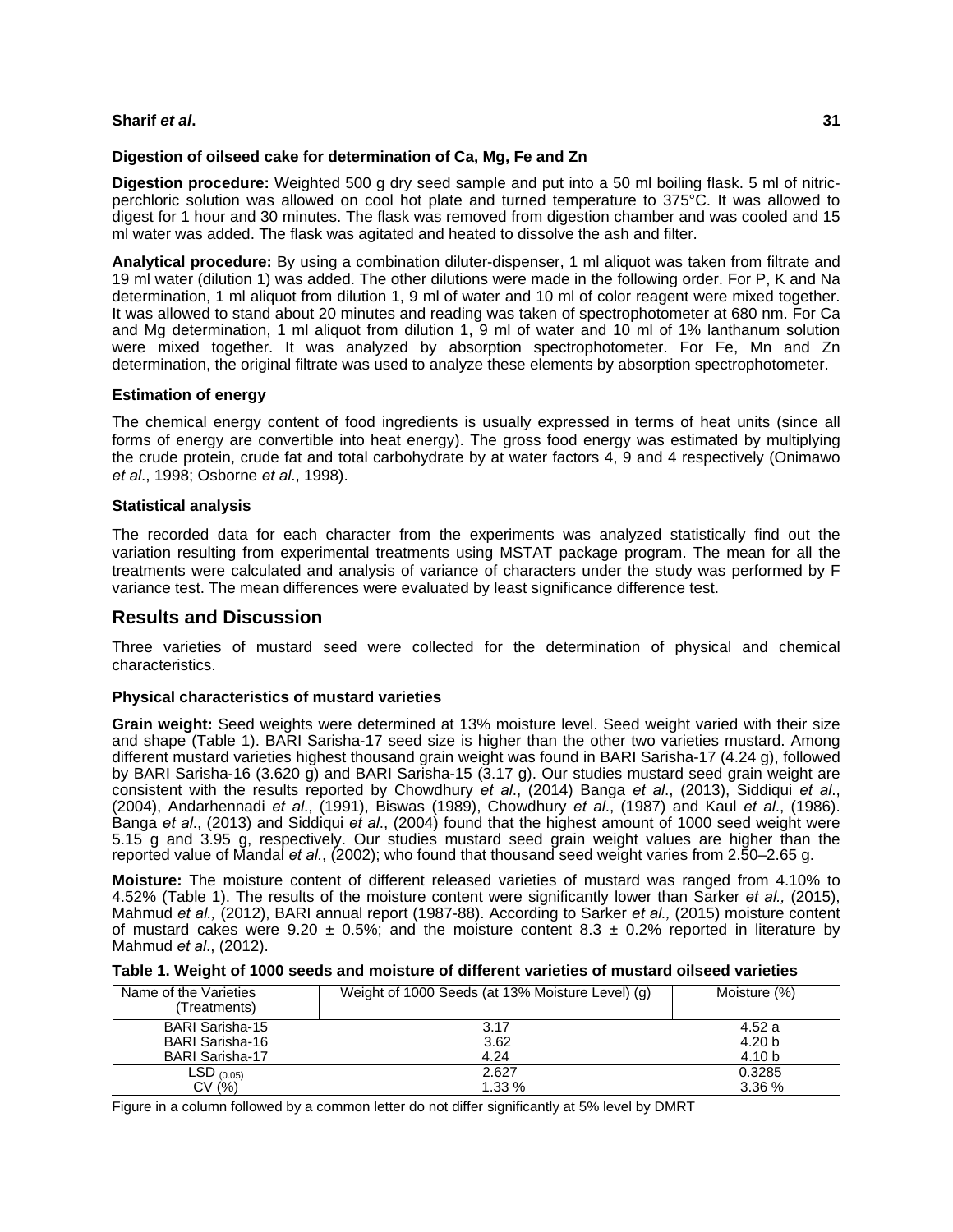

Fig.1. Relation between weight of 1000 seeds in g (at 13% moisture level) and moisture of different varieties of mustard oilseed.

**Oil content:** The oil content of different varieties of mustard varied from 40.95% to 49.51% (Table 2). Mustard variety BARI Sarisha-17 contained highest amount of oil (41.98%), followed by BARI Sarisha-15 (41.85%) and BARI Sarisha-16 (40.95%). The results clearly indicated that mustard variety can be considered as better source of oil. Present studies values of oil content mustard seed are higher than the reported value of Gadei *et al.*, (2012) and B. R. Moser *et al*. (2009), who found that oil content ranges from 28-32%; whereas Arif *et al*. (2012), Bhowmik (2003), Novoselov *et al.,* (1994) reported that oil content of rapeseed ranges from 45.67–43.87%, 42–46% and 45–46% respectively, which are slightly higher than present results. On the other hand, the present investigations were more or less similar the reported values of Vijay *et al*., (1992), Rathore (1999–2000), BARI report (2001), Sengupta *et al.,* (2003), Mandal *et al*., (2002). These variations might be due to biological factor, environmental factor, soil and crop management practices.

**Oil cake:** The BARI Sarisha-16 contained significantly highest amount of oil cake (59.05%), followed by BARI Sarisha-15 (58.15%) and BARI Sarisha-17 (58.02%) (Table 2). The present studies values of mustard oil cake were supported by the reported values of Chowdhury *et al*., (2014) and Appelqvist *et al*., (1992). Chowdhury *et al*., (2014) found that percentage of oil cake range from 58.14 to 59.95% and Appelqvist *et al*., (1992), reported that typically rape seed oil (kind of mustard seed) contain 58% cake.

#### **Dry weight of cake**

The highest value was obtained from BARI Sarisha-16 (54.85%), followed by BARI Sarisha-17 (53.92) and BARI Sarisha-15 (53.63%) (Table 2).

#### **Table 2. Proximate analysis of oil content, oil cake and dry wt. of cake of the different oilseed varieties**

| Name of the Varieties<br>(Treatments) | Oil Content (%) | Oil Cake (%) | Dry Wt. of Cake (%) |
|---------------------------------------|-----------------|--------------|---------------------|
| <b>BARI Sarisha-15</b>                | 41.85c          | 58.15b       | 53.63c              |
| <b>BARI Sarisha-16</b>                | 40.95d          | 59.05a       | 54.85a              |
| <b>BARI Sarisha-17</b>                | 41.98c          | 58.02b       | 53.92b              |
| $LSD_{(0.05)}$                        | 0.1726          | 0.1726       | 0.1908              |
| CV(%)                                 | 0.21%           | 0.17%        | 0.21%               |

Figure in a column followed by a common letter do not differ significantly at 5% level by DMRT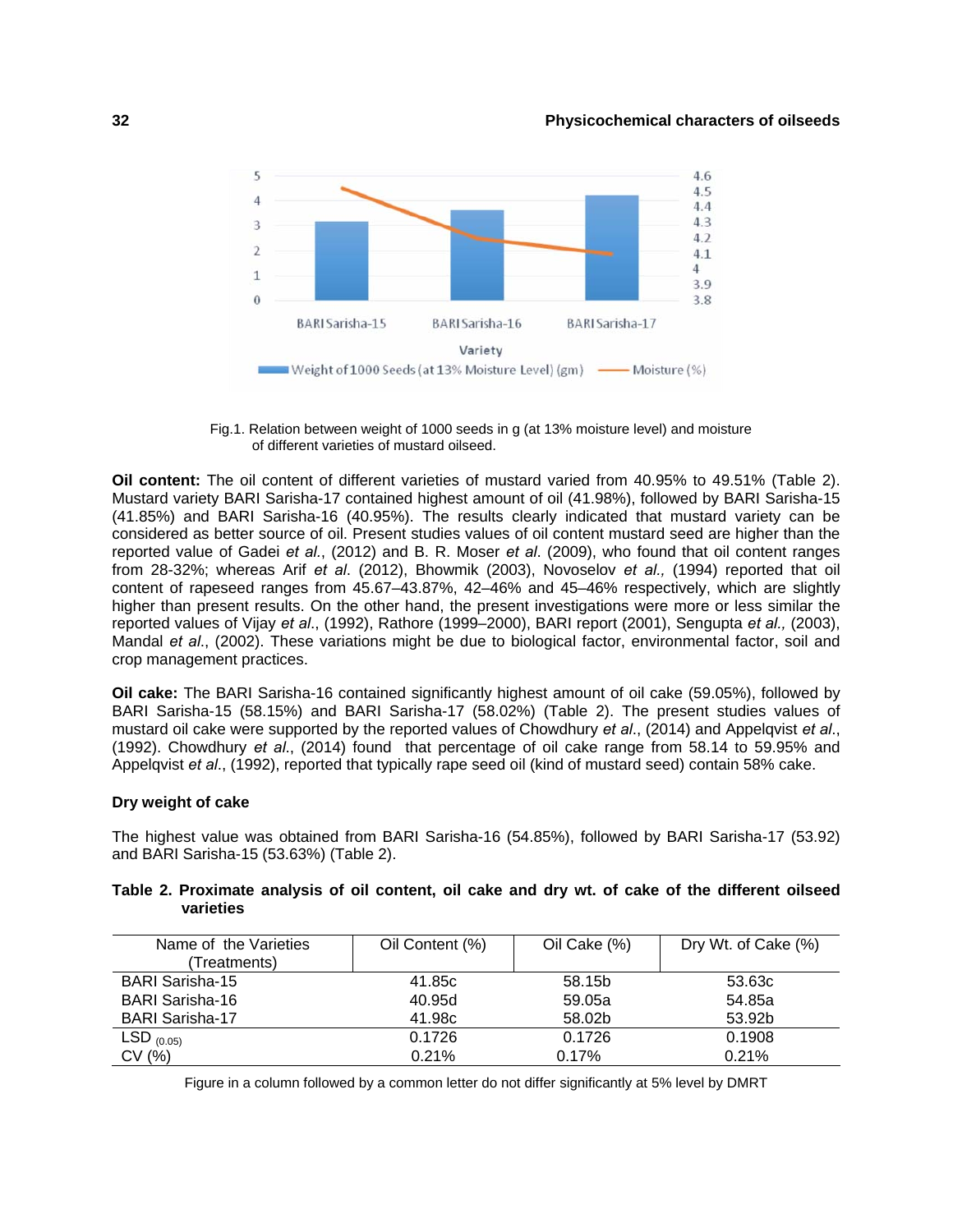

Fig. 2. Relation between oil content, oil cake and dry wt. of cake of different mustard oilseed varieties.

### **Chemical characteristics of mustard varieties**

#### **Chemical constant of oil**

**Saponification value:** Saponification values of different varieties of mustard varied have been presented in Table 3. The highest saponification values of mustard variety was found in BARI Sarisha-17 (159.40), the lowest value was found in BARI Sarisha-15 (157.60) and BARI Sarisha-16 was found 157.90. These values are supported by Chowdhury *et al.,* (2014) study. Our present studies saponification values found in mustard varieties are lower than the various reported studies as Khan *et al*., (2013), Martin *et al*., (1995) and Richet *et al*. (1987). They were found saponification value of the extracted mustard oils >170, 170 and 182.4 respectively.

**Iodine value:** The iodine values of different varieties of mustard varieties have been presented in Fig. 3. In case of mustard varieties, the all iodine values are statistically similar BARI Sarisha-15 (72.50), BARI Sarisha-16 (70.60) and BARI Sarisha-17 (73.44) (Table 3). The observed values were supported by the reported values of Chowdhury *et al., (*2014), Khan *et al*., (2013), Richet *et al*., (1987), Martin *et al*., (1995) and Chowdhury *et al*., (2015).

## **Table 3. Chemical constant of oil of different mustard oilseed varieties**

| Name of the varieties  | Saponification | <b>Iodine Value</b> |
|------------------------|----------------|---------------------|
| Treatment)             | Value          |                     |
| <b>BARI Sarisha-15</b> | 157.60         | 72.50               |
| <b>BARI Sarisha-16</b> | 157.90         | 70.60               |
| <b>BARI Sarisha-17</b> | 159.40         | 73.44               |
| $LSD_{(0.05)}$         | 2.35           | 3.28                |
| CV(%)                  | 0.66%          | 2.00%               |

Figure in a column followed by a common letter do not differ significantly at 5% level by DMRT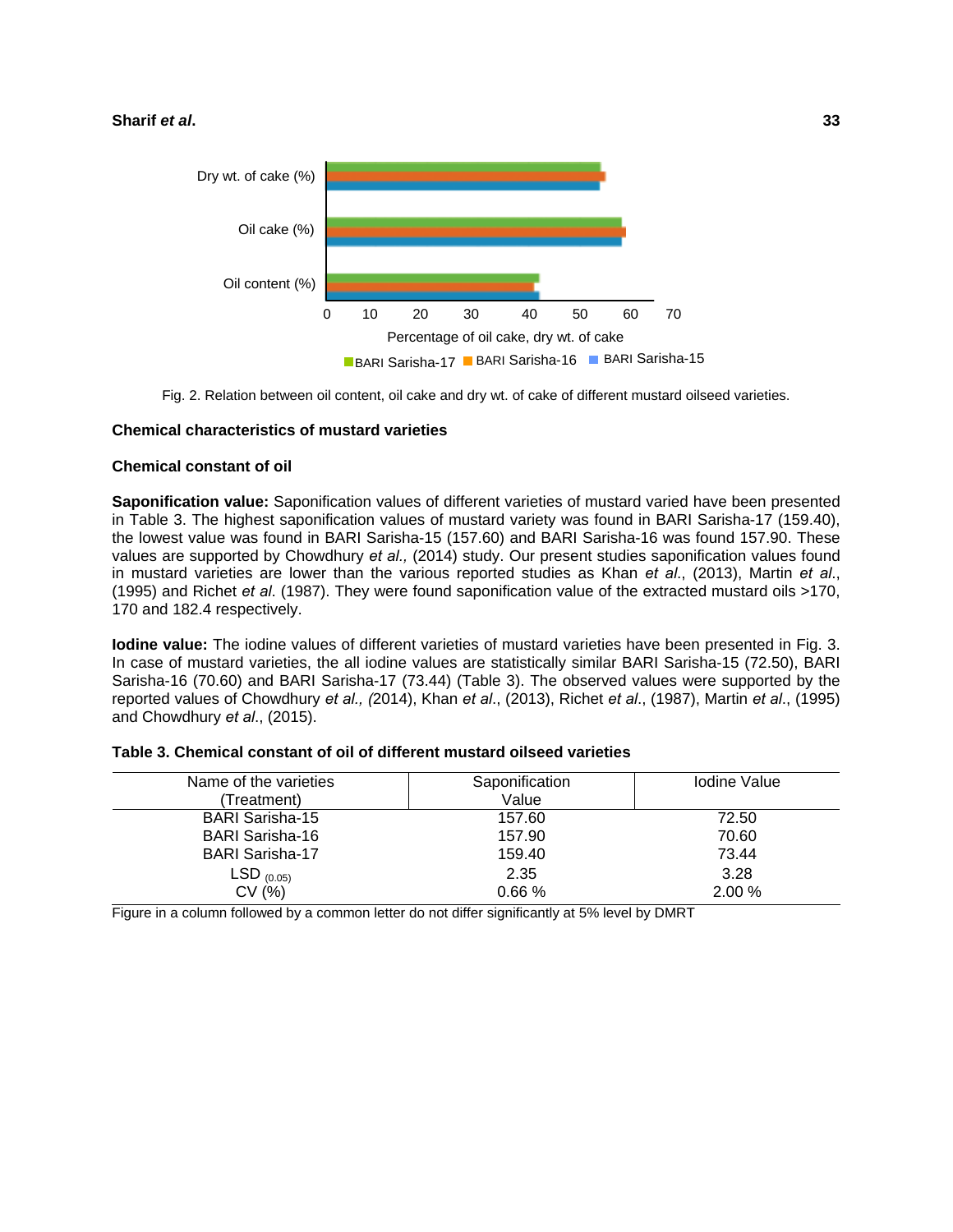

Fig. 3. Saponification value and iodine value of different mustard oilseed varieties.

**Fatty acid composition:** There was a significant difference between the studied mustard varieties in terms of their fatty acid composition (Table 4). Significantly the highest amount of palmitic acid was observed in BARI Sarisha-17 (3.22%). Lowest amount of palmitic acid content was observed in BARI Sarisha-16 (2.09%) and BARI Sarisha-15 was observed in 2.88% palmitic acid. Highest amount of stearic acid content found in BARI Sarisha-15 (1.40%) and the lowest amount found in BARI sarisha-17 (1.19%). BARI Sarisha-17 contained the highest amount of oleic acid 18.69% followed by BARI Sarisha-15 (16.16%) and BARI Sarisha-16 (14.72%). The BARI Sarisha-15, BARI Sarisha-16, BARI Sarisha-17, contained 4.74%, 4.96%, 4.02% of arachidic acid respectively; these three varieties contained statistically similar amount of arachidic acid. Highest amount of linoleic acid was found in BARI Sarisha-15 (15.11%) which was significantly highest among all the varieties and lowest amount was found BARI Sarisha-17 (14.38%). The linoleic acid content is important from the stand point of utilization of oil for food products. Mustard variety BARI Sarisha-17, BARI Sarisha-16, BARI Sarisha-15 contained 51.35%, 50.67% and 50.67% of erucic acid respectively. Concentration of linoleic acid varied from 0.240% to 7.10%. Analytical data indicated that the highest amount of total saturated fatty acid (TSFA) contained in BARI Sarisha-15 (9.02%) and the lowest amount contained BARI Sarisha-16 (8.28%). Highest amount of total unsaturated fatty acid (TUSFA) contained in BARI Sarisha-17 (90.26%) lowest amount contained in BARI Sarisha-16 (87.04%). The highest amount of gross energy found from BARI Sarisha-15 (543.60 kcal/g); while lowest amount of gross energy recorded from BARI Sarisha-16 (531.20 kcal/g). From the present data, it might be suggested that the mustered oil seeds are suitable for edible purpose as they contained higher amount of protein, oil and gross energy. These findings are in conformity with the results by Chowdhyry *et al.,* (2014), Moser *et al*., (2009), Appelqvist (1980), Chowdhury *et al*., (2015), Mubashir (2012), Abul-fadl *et al.,* (2011), Chauhan and Kumar (2011). Mubashir, (2012) stated that mustard oil possess 42% erucic acid and 12% oleic acid, it has also 6% omega-3 alpha-linolenic acid and 15% omega-6 linoleic acid along with 12% saturated fats.

Chauhan and Kumar, (2011), observed that the concentration of oleic acid (18:1), a beneficial monounsaturated fatty acid, ranges from 3.6–32.2% in rapeseed-mustard oil. Abul-fadl *et al.,* (2011) reported that, erucic acid was in yellow and brown mustard seeds oils were represented about 37.89% and 23.90%, respectively. Oleic acid was ranged from 19.08% to 20.24% of total fatty acid profiles in both yellow and brown mustard oilseeds. Moreover, linoleic acid was recorded from 12.37 to 21.36 both yellow and brown mustard oilseeds. Moser *et al*., (2009) observed that, mustard oil has a special fatty acid composition, it contains about 20–28% oleic acid, 10–12% linoleic, 9.0–9.5% linolenic acid, and 30–40% erucic acid. Moreover, Appelqvist (1980) found that fatty acid composition of mustard varieties i.e., 3.0%, 0.8%, 9.9%, 13.5%, 9.8%, 6.3% and 52.3% for palmitic acid, stearic acid, oleic acid, linoleic acid, linolenic acid, eicosenoic acid and erucic acid, respectively.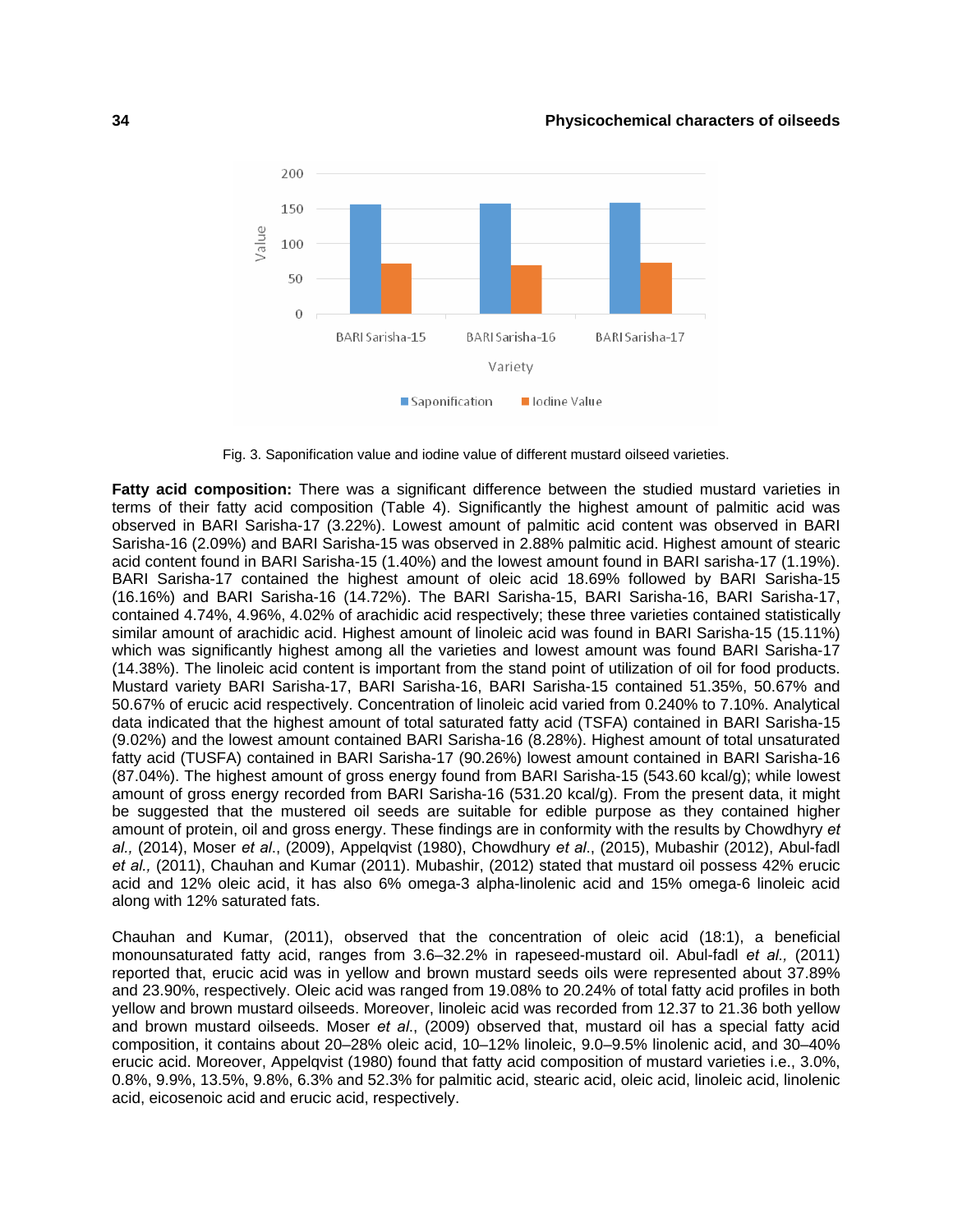| Name of the            |                   |                   | Percentage of Fatty Acids  |              |                               |                   |              |
|------------------------|-------------------|-------------------|----------------------------|--------------|-------------------------------|-------------------|--------------|
| Varieties              |                   |                   | Saturated Fatty Acid (SFA) |              | Unsaturated Fatty Acid (USFA) |                   |              |
| (Treatments)           | Palmitic          | Stearic           | Arachidc                   | Oleic        | Linoleic                      | Linolenic         | Erucic       |
|                        | Acid $(C_{16:0})$ | Acid $(C_{18:0})$ | Acid                       | Acid         | Acid                          | Acid              | Acid         |
|                        |                   |                   | $(C_{20:0})$               | $(C_{18:1})$ | $(C_{18:2})$                  | $(C_{18:3})$      | $(C_{22:1})$ |
| <b>BARI Sarisha-15</b> | 2.88e             | 1.40 <sub>d</sub> | 4.74 a                     | 16.16 e      | 15.11c                        | 7.14a             | 50.6b        |
| BARI Sarisha-16        | 2.09f             | 1.23 e            | 4.96a                      | 14.72 f      | 14.88cd                       | 6.84 <sub>b</sub> | 50.6b        |
| <b>BARI Sarisha-17</b> | 3.22d             | 1.19e             | 4.02a                      | 18.69 d      | 14.38 d                       | 5.84 c            | 51.35a       |
| $LSD_{(0.05)}$         | 0.1409            | 0.09965           | 1.987                      | 1.005        | 0.6904                        | 0.2573            | 0.5548       |
| CV(%)                  | 1.12%             | 2.99%             | 39.33%                     | 1.52%        | 1.62%                         | 3.59%             | 1.20%        |

**Table 4. Fatty acid composition of the different oilseed varieties** 

Figure in a column followed by a common letter do not differ significantly at 5% level by DMRT



Fig. 4. Percentage of total saturated and unsaturated fatty acid of oil of the different varieties of oilseed.

#### **Analysis of oil cake**

After extraction of oil, the seeds gave the defatted cakes of varying amounts. The results of cake analysis were presented in Table 5.

**Ash:** Ash content of different released varieties of mustard oilseeds were variable and ranged from 11.90% to 14.20% (Table 5). BARI Sarisha-16 contained the highest amount of ash (14.20%) followed by BARI Sarisha-17 (12.50%) and BARI Sarisha-15 (11.90%). Our studies values of mustard varieties were significantly higher than the reported value of Sarker *et al.,* (2015), Abul-Fadl *et al*., (2011), Sosulski *et al*., (1991) and Kaul *et al*., (1986).

**Protein:** Protein content of different varieties of mustard has been presented in Table 5. Significantly highest amount of protein was obtained from BARI Sarisha-15 (28.00%), the lowest amount of protein content found in BARI Sarisha-17 (22.57%). The present studies values are more or less similar with the reported values of Sarker *et al.,* (2015), Chowdhury *et al.,* (2010), Sosulki *et al*., (1991), and Mirza *et al*., (1998), Chowdhury *et al.,* (2015). These results are lower than those reported by many other authors. Prapakornwiriya and Diosady (2004) determined the protein 45.0% and 34.0% respectively. Sengupta *et al.* (2003) revealed that protein content of rapeseed were ranges from 44.2–44.7%. However our studies result is higher than the reported value of many other authors of Asibuo *et al.,* (2008), Ingale *et al*., (2011), Ayoola *et al.,* (2012). This might be due to the nitrogen fertilizer application, ecology and agronomics practices.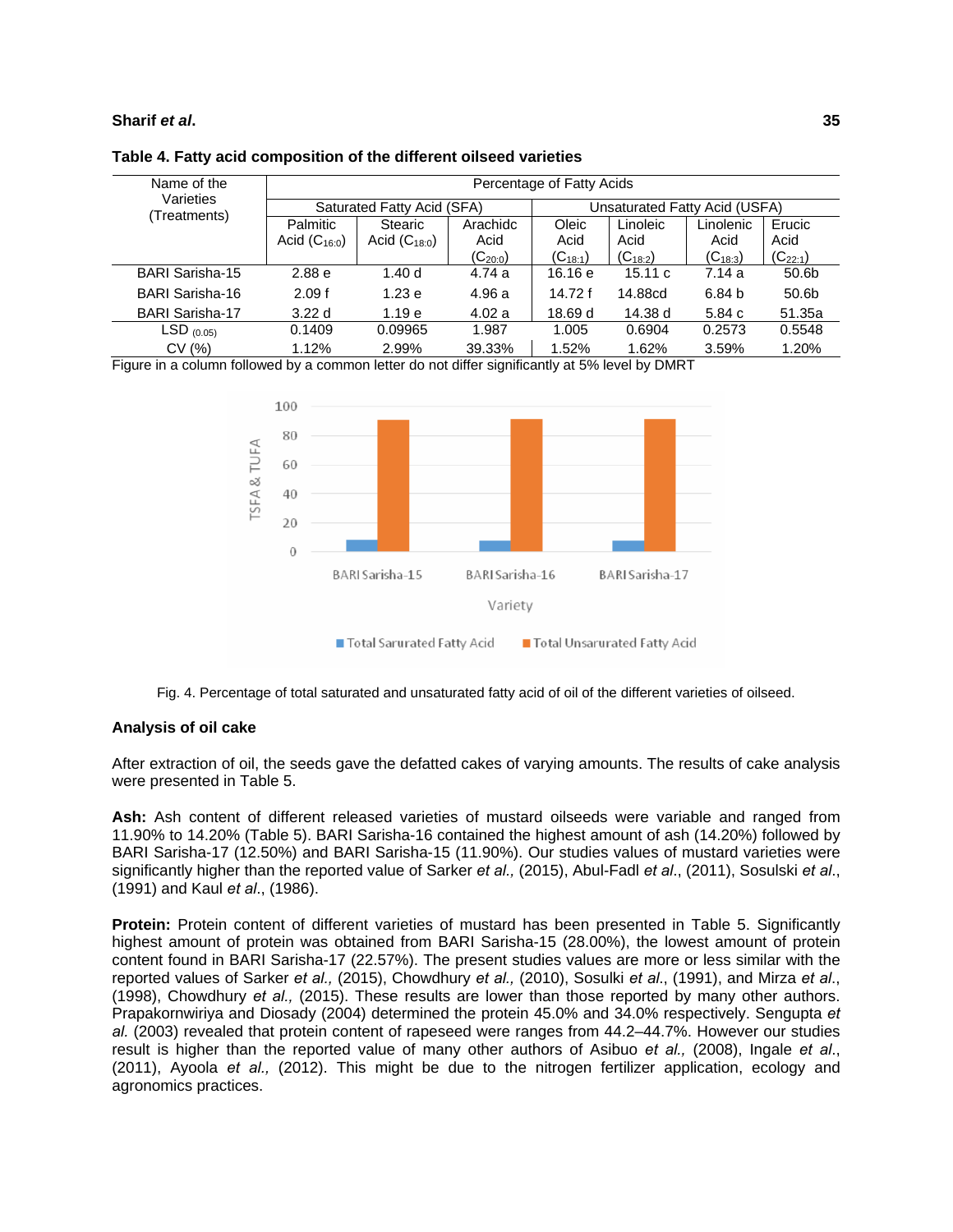**Carbohydrate:** Carbohydrate content of different released varieties of oil seed were determined moisture free basis. The data have been presented in Table 5. The amount of carbohydrate contained found in BARI Sarisha-17, BARI Sarisha-16, BARI Sarisha-15 were 18.85%, 14.05%, 13.75% respectively. Agronomics practices, environmental factors as well as variation among the species and varieties might be influenced the carbohydrate content. Our studies carbohydrate content are slightly lower than the reported values of Ayoola *et al.,* (2012), Bachheti *et al.,* (2012) and Gopalan *et al*., (1981). Bachheti *et al.,*  (2012) found that mustard seeds contain 23.8% carbohydrate and Gopalan *et al.,* (1981) stated that dry mustard seeds contained 20-23% carbohydrate.

|                              | Table 5. Proximate analysis of protein, ash and carbohydrate content of the different oilseed |
|------------------------------|-----------------------------------------------------------------------------------------------|
| varieties (dry weight basis) |                                                                                               |

| Name of the varieties<br>(Treatments) | Ash (%)   | Protein (%) | Carbohydrate<br>(% ) |
|---------------------------------------|-----------|-------------|----------------------|
| <b>BARI Sarisha-15</b>                | 11.90 с   | 28.00c      | 13.73 b              |
| BARI Sarisha-16                       | 14.20 $a$ | 26.60c      | 14.05 b              |
| <b>BARI Sarisha-17</b>                | 12.50 b   | 22.57d      | 18.85 a              |
| $LSD$ (0.05)                          | 0.2636    | 1.661       | 1.953                |
| CV (%)                                | 1.29%     | 3.10%       | 10.10%               |

Figure in a column followed by a common letter do not differ significantly at 5% level by DMRT



■ BARI Sarisha-15 ■ BARI Sarisha-16 ■ BARI Sarisha-17

Fig. 5. Proximate analysis of protein, ash and carbohydrate content of the different oilseed varieties (dry weight basis).

#### **Proximate analysis of minerals content of the different oilseed varieties**

Different major and minor minerals were analyzed this work. The amounts of major minerals content of rapeseed have been illustrated in Table 6. It is well known that rape seed contained small amount of minerals.

In case of calcium content of different released varieties of mustard was ranged from 2.58% to 1.10% (Table 6). Significantly highest amount of calcium (Ca) content was observed in BARI Sarisha-16 (2.52%), followed by BARI Sarisha-15 (2.15%); these varieties are statistically similar in respect to calcium content. The lowest amount of calcium content was obtained from BARI Sarisha-17 (1.10%). The present investigations were supported by reported value of Sarker *et al*., (2015), Sengupta *et al*., (2003), Chowdhury *et al.,* (2015), Bachheti *et al*., (2012), Josefson (1988), and Pathak *et al*., (1973). Sengupta *et al*., (2003) and Bachheti *et al., (*2012), reported that mustard contains 492.1 mg and 490 mg calcium respectively, while Josefson (1988) stated that mustard contain 0.7% Ca.

Magnesium is the major minerals for human nutrition. Magnesium content of different released varieties of oil seed have been presented in Table 6. There is no significant variation in magnesium content among the varieties. Magnesium content of different varieties was ranged from 0.64% to 0.740%. The present investigations were supported by reported value of Sarker *et al*., (2015), Sengupta *et al*., (2003), Chowdhury *et al.,*(2015), Bachheti *et al*., (2012), Josefson (1988), and Pathak *et al*., (1973).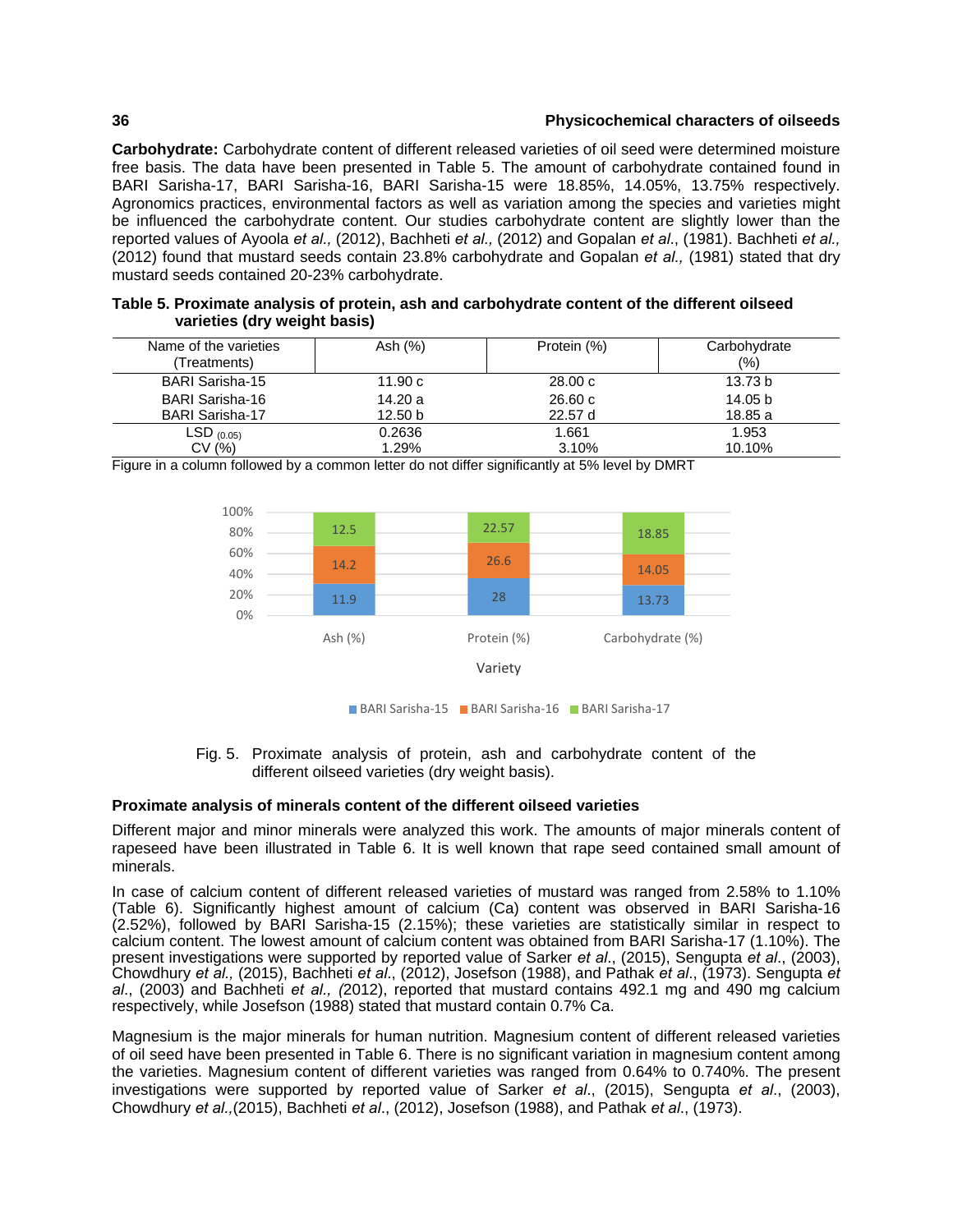Percentage of nitrogen is influenced by nitrogen fertilizer application, ecology and agronomies practices. Significantly highest amount of nitrogen content was obtained from BARI Sarisha-15 (4.48%), the lowest amount of nitrogen content found in BARI Sarisha-17 (3.67%) (Table-6). The present studies values are more or less similar with the reported values of Sarker *et al.,* (2015), Sosulki *et al*., (1991), Chowdhury *et al.,* (2010), and Mirza *et al*. (1998).

Copper contained of different varieties of mustards were ranged from 6.18-13.40 ppm (Table 6). Statistically similar amount of Cu content observed in BARI Sarisha-15 (13.40 ppm), BARI Sarisha-16 (13.26 ppm). Lowest amount of Cu contained observed in BARI Sarisha-17 (6.18 ppm). Our studies investigations were supported by reported value of Sarker *et al*., (2015), Arif *et al*., (2012), Bachheti *et al.,*  (2012), Josefson (1988), and Pathak *et al.,* (1973).

Iron contained of different varieties of mustard was ranged from 75.70 ppm to 170.30 ppm (Table 6). Significantly highest amount of Fe contained was observed in BARI Sarisha-15 (170.30 ppm) which was followed by BARI Sarisha-17 (100.70 ppm). However these results were supported by the reported values of Chowdhury *et al.,* (2015). These might be influenced the different levels of Fe in soil, fertilizer and variation among the varieties. Our studies Fe values were higher than the reported values of Bachheti *et al*., (2012) and Josefson (1988); who found that Fe content of mustard seed oil were 8.11 g/100 g and 18 ppm respectively.

The zinc content of different varieties of mustard was ranged from 51.45 to 66.80 ppm in (Table 6). Significantly highest amount of Zn contained was found in BARI Sarish-16 (66.80 ppm) which was followed by BARI Sarish-17 (51.91 ppm). The lowest amount was found in BARI Sarish-15 (51.45 ppm). The present values were supported by the reported value of Chowdhury *et al*., (2015), Bachheti *et al.,*  (2012) and Josefson (1988).

| Name of the Varieties<br>(Treatments) | Ca (%)    | Mq(%)  | N(% ) | Cu (ppm) | Fe (ppm) | $Zn$ (ppm) |
|---------------------------------------|-----------|--------|-------|----------|----------|------------|
| BARI Sarisha-15                       | 2.15c     | 0.74a  | 4.48c | 13.40a   | 170.30 a | 51.45 b    |
| BARI Sarisha-16                       | $2.52$ ab | 0.74a  | 4.26c | 13.26 a  | 75.70 e  | 66.80 a    |
| <b>BARI Sarisha-17</b>                | 1.10 d    | 0.64a  | 3.66d | 6.18c    | 100.70 d | 51.91 b    |
| $LSD$ (0.05)                          | 0.1409    | 0.1286 | .661  | 1.226    | 6.084    | 0.7277     |
| CV (%)                                | 3.54%     | 6.96%  | 3.10% | 5.90%    | 2.77%    | 0.71%      |

**Table 6. Proximate analysis of minerals content of the different oilseed varieties** 

Figure in a column followed by a common letter do not differ significantly at 5% level of DMRT



Fig. 6. Proximate analysis of mineral content of the different mustard oilseed varieties.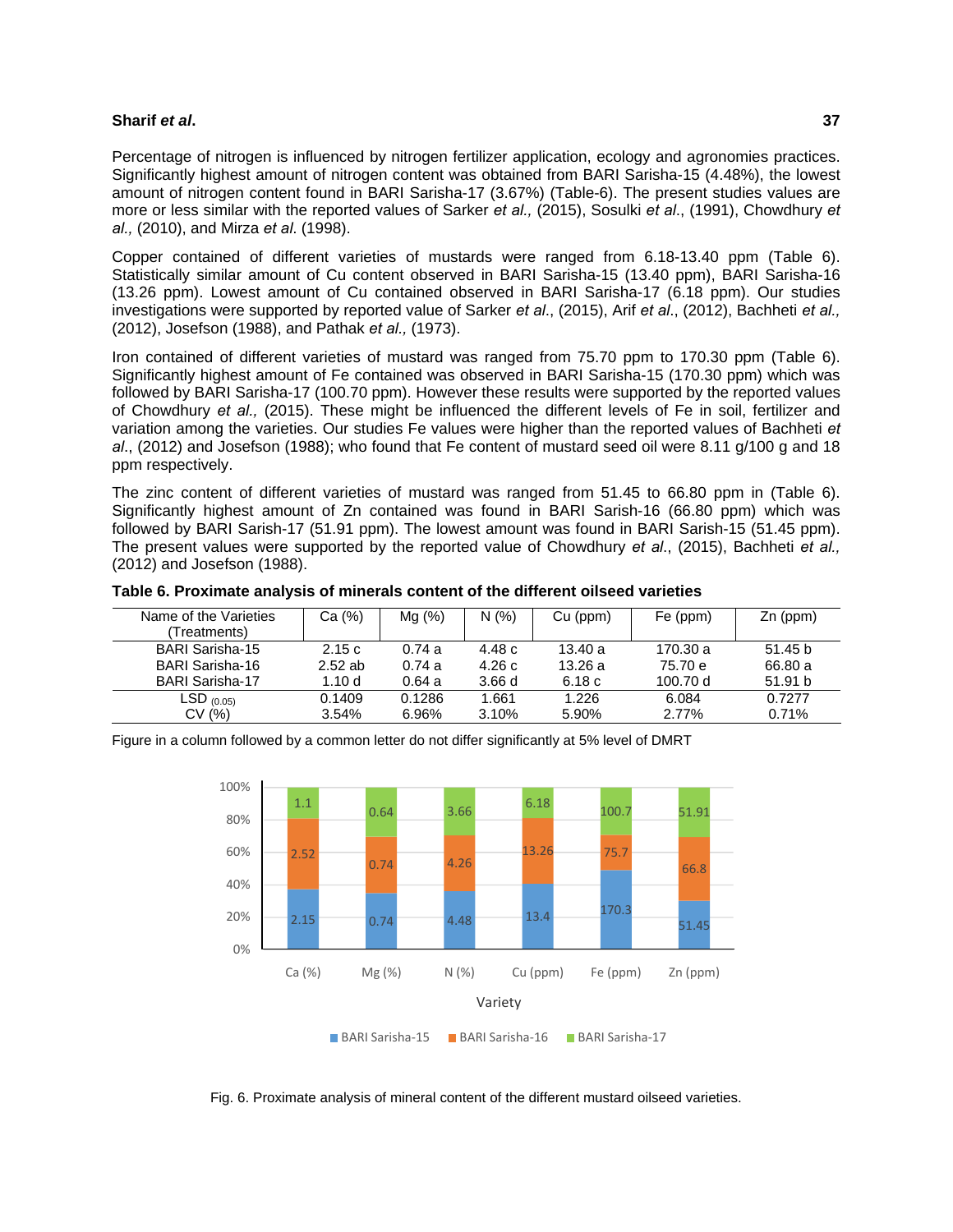#### **Gross energy**

Significantly the highest amount of energy from carbohydrate found in BARI Sarisha-17 (75.41 kcal/g), followed by BARI Sarisha-16 (56.20 kcal/g), BARI Sarisha-15 (54.92) (Table 7). The highest energy from protein observed from BARI Sarisha-15 (112.00 kca/g); whereas the lowest amount of energy from protein observed from BARI Sarisha-16 (90.27 kcal/g). The highest amount of energy from fat was observed in BARI Sarisha-17 (377.80 kcal/g), significantly same amount of energy obtained from BARI Sarisha-15 (376.60 kcal/g). The study found that Gross energy of different varieties of mustard ranged from 531.20 kcal/g to 543.6 kcal/g. The highest amount of gross energy found from BARI Sarisha-15 (543.60 kcal/g); while lowest amount of gross energy recorded from BARI Sarisha-16 (531.20 kcal/g). Our studies reports were supported by the reports of Chowdhury *et al*., (2015), Hossain *et al.,* (2015).

|                      | Table 7. Proximate analysis of gross energy from carbohydrates, proteins and oils of the different |  |
|----------------------|----------------------------------------------------------------------------------------------------|--|
| varieties of oilseed |                                                                                                    |  |

| Name of the Varieties<br>(Treatments) | Energy from<br>Carbohydrate | Energy from<br>Protein | Energy from<br>Oil | <b>Total Energy</b><br>(kcal/g) |
|---------------------------------------|-----------------------------|------------------------|--------------------|---------------------------------|
|                                       | (kcal/g)                    | (kcal/g)               | (kcal/q)           |                                 |
| <b>BARI Sarisha-15</b>                | 54.92 b                     | 112.00 c               | 376.60 c           | 543.6 d                         |
| <b>BARI Sarisha-16</b>                | 56.20 b                     | 106.40 c               | 368.50 d           | 531.2 e                         |
| <b>BARI Sarisha-17</b>                | 75.41 a                     | 90.27 d                | 377.80 c           | 543.5d                          |
| $LSD$ (0.05)                          | 7.811                       | 6.445                  | 1.554              | 1.549                           |
| CV(%)                                 | 10.10%                      | 3.10%                  | 0.21%              | 0.15                            |

Figure in a column followed by a common letter do not differ significantly at 5% level by DMRT



Fig. 7. Gross Energy of the different oilseed varieties

## **Conclusion**

The physicochemical characteristics of three varieties of mustard oilseed were analyzed. Among those mustard varieties BARI Sarisha-17 contained highest amount of oil, saponification value, iodine value, carbohydrate contain and highest amount of total unsaturated fatty acid (TUSFA). It was observed that highest amount of gross energy found from BARI Sarisha-15 and it was also found that highest amounts protein, Mg, N, Cu, Fe and highest amount of total saturated fatty acid (TSFA). All mustard varieties contained good amount of erucic acid. BARI Sarisha-16 contained highest amount of Ca and Zn. It indicates that the BARI Sarisha-15 is a good candidate of most of the nutrient containing oil seed.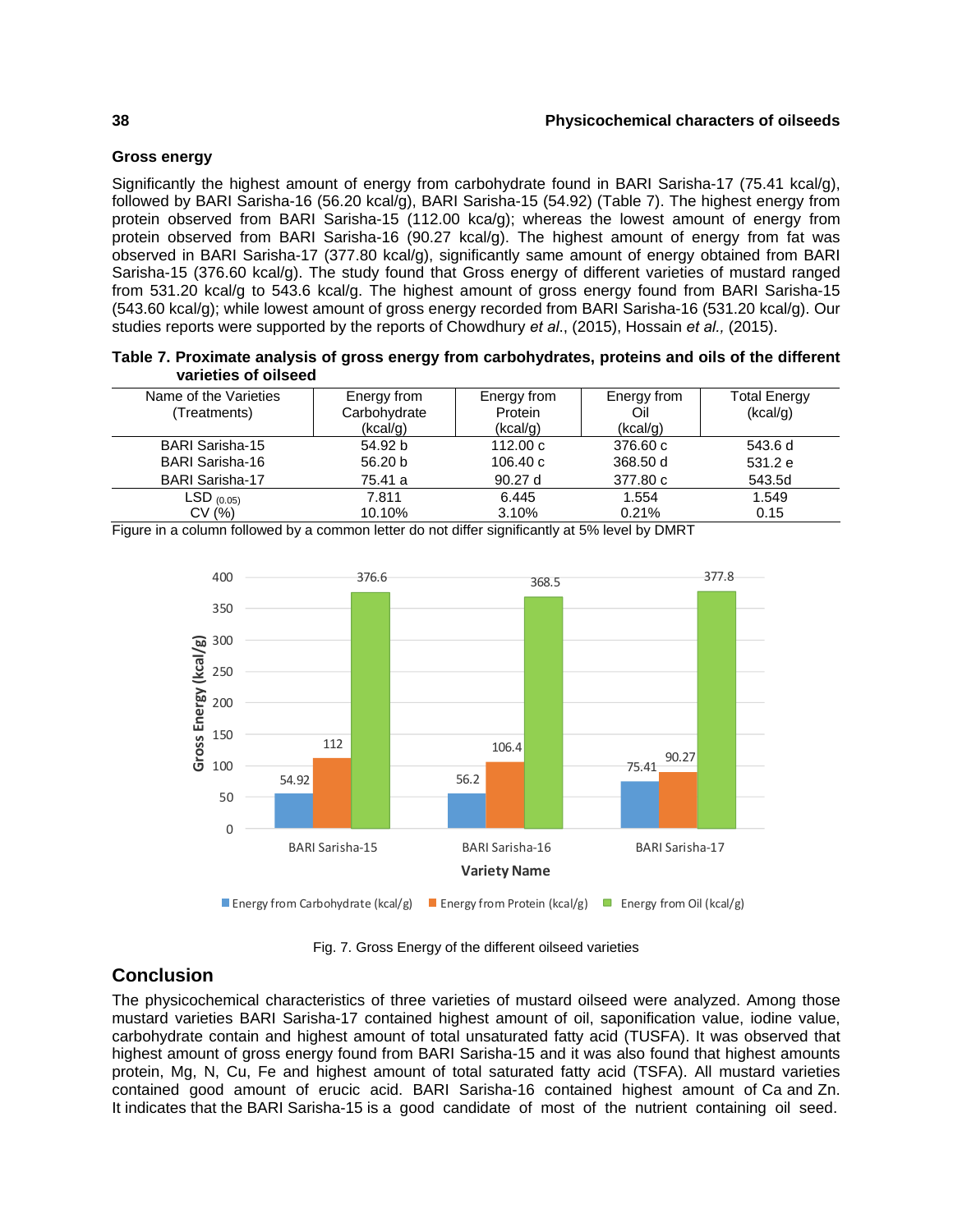Farmers are cultivating different varieties of mustard in their field for the consumption oil and oilcake as food, feed and fertilizer. BARI Sarisha-15, BARI Sarisha-16, and BARI Sarisha-17 are grown in large scale as they contained the fair amount of nutrient contents.

#### **Acknowledgements**

The Oilseeds Research Centre of BARI, Joydebpur, Gazipur, Bangladesh is gratefully acknowledged for their kind cooperation regarding the provide laboratory facilities for biochemical analysis of the mustard varieties and the supply the varieties seeds of *Brassica spp*. I would like to gratefully acknowledged Biochemistry laboratory of the Department of Biochemistry, Sher-e-Bangla Agricultural University, Dhaka, Bangladesh for financial support of our research work.

#### **References**

- Ajala, A.S., and Adeleke, S.A. 2014. Effect of drying temperatures on physicochemical properties and oil yield of African star apple (*Chrysophyllum alibidum*) seeds. *G.J. E.D.T.,* 3(3): 12–16.
- Abul-Fadl, M.M., El-Badry, N. and Ammar, M.S. 2011. Nutritional and chemical evaluation for two different varieties of mustard seeds, *World Appl. Sci. J*., 15(9): 1225–1233.
- Andrahennadi, C.P., Weerasena, L.A. and Aberyrantne, M.D.R.S. 1991. Evaluation of brown mustard germplasms in Srilanka. *Cruciferae Newslett.,* 14(15): 62–63.
- AOAC. 2010. *Official methods of analysis. Association of official analytical chemists*, Washington, DC.
- Appelqvist, L.A. and Ohlson. 1992. *Rapeseed*. Elsevier Publishing Co., London NY. 37 pp.
- Appelqvist, L.A. 1980. Fatty acid composition of the different varieties of *Brassica* seed oils. *J. Am. Oil Chemt. Soc*., 48(2): 852–853.
- Aremu, M.O., Olaofe, O., and Akintayo, E.T. 2006. Chemical composition and physicochemical characteristics of two varieties of bambara groundnut (*Vigna subterrenea*) flours. *J. Applied Sciences.* 6(9): 1900–1903.
- Arif, M., Nasiruddin, Masood, T. and Shah, S.S. 2012. Evaluation of oil seeds for their potential nutrients. *ARPN J. Agri. and Bio. Sci.,* 7(9): 730–734.
- Asibuo, J.Y., Akromah, R., Safo, K.S., Dapaah, A., Kofi, H., Dapaah, O., Seth. and Agyeman, A. 2008. Chemical composition of groundnut, *Arachishypogaea* (L) *landraces. Afr. J. Biotechnol*., 7(13): 2203–2208.
- Ayoola, P. B., Adeyeye, A. and Onawumi, O.O. 2012. Chemical evaluation of food value of groundnut (*Arachihypogaea*) seeds. *American J. Food and Nutri*., 36: 2157–1317.
- Banga, R.S., Dhawan, K. and Singh, D. 2013. *Quality and yield of Indian mustard genotypes as influenced by different fertility levels. Oilseeds Section*. Department of Plant Breeding, CCS Haryana Agricultural University, Hisar, India.
- Bachheti, R.K., Rai, I., Joshi, A. and Rana, V. 2012. Physico-chemical study of seed oil of *Prunusarmeniaca* L. grown in Garhwal region (India) and its comparison with some conventional food oils. *IFRJ*., 19(2): 577–581.
- BARI. 2001. *Biochemical report on oilseeds. Oilseed Research Centre*, Joydebpur, Gazipur.
- Bhowmik, T.P. 2003*. Oilseed Brassicas (constrain and their management)*. Principle Scientist (Retd.), Division of Mycology and pathology. Indian Agricultural Research Institute, New Delhi, India.
- Biochemical report on oilseeds. *Oilseed research center*, Joydebpur, Gazipur.
- Biswas, K.P. 1989. Performance evaluation of 14<sup>th</sup> genotype of oleiferous Brassica. *Proceeding of the 4<sup>th</sup> Annual Scientific Conference, Bangladesh,* 70 pp.
- Chauhan, J.S. and Kumar, S. 2011. Assessment of oil and seed meal quality parameters of rapeseed mustard group of crops. *Indian J. Agricul. Sci*., 81: 140–144.
- Chowdhury, M. F. N., Hossain, M. D., Hosen, M. and Rahman, M. S. 2015. Comparative study on chemical composition of five varieties of groundnut (*Arachishypogaea*). *World J. Agric. Sci*., 11(5): 247–254.
- Chowdhury, M.F.N., Ahmed, K.U., Hosen, M., Paul, R.K. and Bhattacharjya, D.K. 2014. Evaluation of grain weight, moisture, dry matter, oil cake, *β*-carotene, oil constant and aflatoxin content of different varieties and advanced lines of mustard and rapeseed. *IOSR-JAVS*., 7(6): 34–39.
- Chowdhury, M.F.N., Ahmed, K.U, Nuruddin, M.M. and Hosen, M. 2010. Study on fatty acid composition, oil and protein of different varieties and advanced lines of mustard and rapeseeds. *Bangladesh Res. Pub. J.,* 4(1): 7.
- Chowdhury, L.B. and Prasad, B. 1987. Genetic variation and heritability of quantitative characters in Indian mustard*. Indian J. Agric. Sci.,* 38(5): 820–825.
- Durrani, F.R., and Khalil, I.A. 1990. Chemical composition of Brassica oilseed meal. *Pakistan. J. Sci. Ind*. *Res*., 33: 39–41.
- Gadei, G., Gaceu, L., and Gruia, R. 2012. Preliminary research regarding the impact of mustard flour addition in bread. *Proceeding of* International Conference on New Research in Food and Tourism, Bioatlas, Transylvania University of Brasov, Romania. 8(1): 135–139.
- Gopalan, C., Rama Sastri, B.V. and Balasubraminian, S.C. 1981. *Nutritive value of Indian foods*. National institute of nutrition. ICMR, Hyderabad. India.
- Hussain, R., Hussain, A., Asadullah., Sattar, S., Zeb, M., Hussain, A. and Nafees, M. 2015. Physico-chemical Properties and Assessment of Edible Oil Potential of Peanuts Grown in Kurram Agency, Parachinar. *Pak. J. Anal. Environ. Chem.,* 16(1): 45–51.